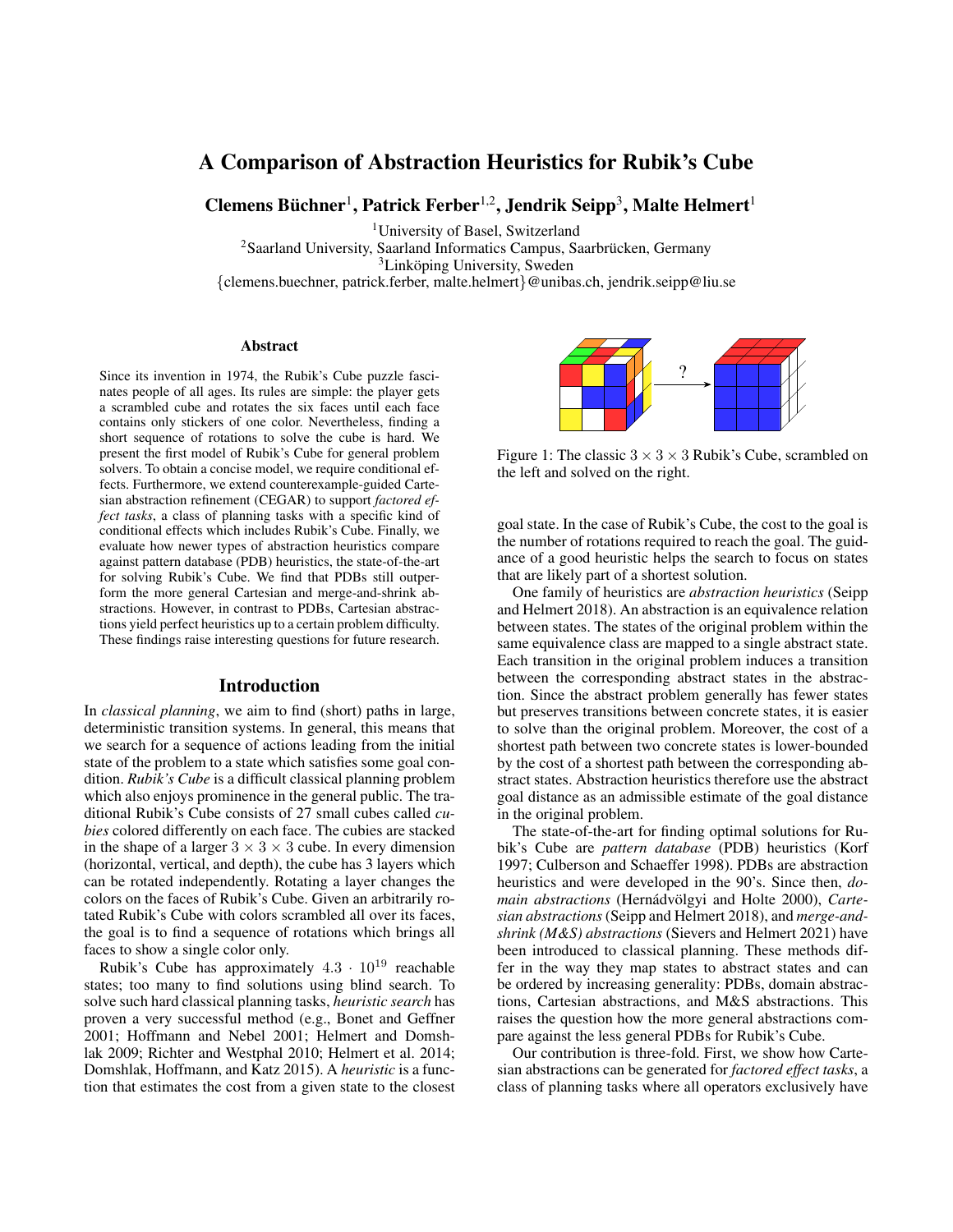conditional effects which are conditioned only on the variable they change. Second, we model Rubik's Cube in finitedomain representation (Helmert 2009). This enables us to use common general problem solvers on Rubik's Cube. To avoid the enormous number of ground operators in this problem, our model requires *conditional effects* which are the reason for the generalization of Cartesian CEGAR in the first place. Third, we compare the different abstraction heuristics against one another on Rubik's Cube tasks. We leave out domain abstractions in this analysis because we are not aware of any techniques to generate them in a principled way.

Our experimental evaluation reveals that PDBs are still the strongest technique for finding optimal solutions for Rubik's Cube, even though we are unable to use Korf's (1997) large patterns. Among all compared heuristics, the PDB heuristic based on our adaption of Korf's patterns still solves the most problems from our newly generated Rubik's Cube benchmarks. The heuristic accuracy, however, is surpassed by our adaption of the CEGAR algorithm for generating Cartesian abstractions (Seipp and Helmert 2018). M&S abstractions are the least successful for Rubik's Cube according to our findings. This is counter-intuitive, as one might expect that the more general abstraction classes should result in better problem solvers. We discuss why this might not be the case for our case study of Rubik's Cube towards the end of the paper.

### Background

Classical Planning We consider classical planning tasks in finite-domain representation (Helmert 2009), an extension of the  $SAS^+$  formalism (Bäckström and Nebel 1995) with *conditional effects*. A *planning task* is a 4-tuple  $\Pi$  =  $\langle V, O, s_1, s_* \rangle$ . V is a finite set of variables. Each variable  $V \in V$  has a finite domain  $dom(V)$ . We call a variablevalue assignment  $V \mapsto v$  with  $V \in V$  and  $v \in \text{dom}(V)$  and *atom*. A *partial state* s is a function over a set of variables  $vars(s) \subseteq V$  and assigns each variable  $V \in vars(s)$  a value  $v = s[V] \in \text{dom}(V)$ . A partial state s where  $vars(s) = V$ is a *state*.  $S(\Pi)$  is the set of all states of  $\Pi$ . We sometimes treat (partial) states as sets of atoms. O is a finite set of *operators*. Each operator  $o \in \mathcal{O}$  has a *precondition pre*(*o*) which is a partial state, a finite set of *effects eff*(o), and a  $cost\left(o\right) \in \mathbb{R}_{0}^{+}$ . Each effect is a triple  $\langle c, V, v \rangle$  where c is a partial, possibly empty, state called the *effect condition*,  $V \in V$  is a variable, and  $v \in \text{dom}(V)$  is the new value for V. An operator *o* is *applicable* in state *s* iff  $pre(o) \subseteq s$ . Applying an applicable operator o in state s, called *progression* and written as  $s[[o]]$ , leads to a *successor state*  $s'$ . For each variable  $V \in \mathcal{V}$   $s'[V]$  is defined as variable  $V \in \mathcal{V}$ ,  $s'[\overline{V}]$  is defined as

$$
s'[V] = s[\![o]\!][V] = \begin{cases} v & \text{if } \exists \langle c, V, v \rangle \in \text{eff}(o) : c \subseteq s \\ s[V] & \text{otherwise.} \end{cases} \tag{1}
$$

This definition assumes that effects are *conflict-free*, i.e., it is never ambiguous which value is assigned to a variable. More formally, for each state s and each applicable operator o, there are no tuples  $\langle c_1, V, v_1 \rangle, \langle c_2, V, v_2 \rangle \in eff(o)$  with  $c_1 \subseteq s$  and  $c_2 \subseteq s$  and  $v_1 \neq v_2$ . Finally,  $s_I \in S(\Pi)$  is the *initial state* and  $s_{\star}$  is a partial state called the *goal*.

We also need the notion of *regression*. While progression provides for a state  $s$  and an operator  $o$  the successor state  $s[\![o]\!] = s'$ , regression provides for a state s' and an operator  $\alpha$  the set of predecessor states *regr*(s'  $\alpha$ ) such that operator  $o$  the set of predecessor states  $regr(s', o)$  such that  $s \in \text{regr}(s', o) \text{ iff } s[\![o]\!] = s'.$ 

An *operator sequence*  $\pi = \langle o_1, \ldots, o_n \rangle$  is applicable in a state  $s_0$  if every operator  $o_i$  is applicable in  $s_{i-1}$  and  $s_i = s_{i-1} \llbracket o_i \rrbracket$  in turn. We write s $\llbracket \pi \rrbracket$  to denote the final state that results from applying  $\pi$  in s. The *cost* of an operator sequence  $\pi$  is the sum of the costs of its operators, i.e.,  $cost(\pi) = \sum_{i=1}^{n} cost(o_i)$ . We call an operator sequence  $\pi$ a *plan* if it is applicable in  $s_I$  and  $s_I[\![\pi]\!] \supseteq s_{\star}$ . A plan  $\pi$  is *optimal* if its cost is minimal among all plans.

A *transition system*  $\mathcal{T} = \langle S, \mathcal{L}, T, s_I, S_{\star} \rangle$  is an edgelabeled, directed graph with nodes  $S$ , transition labels  $\mathcal{L}$ , transitions  $T \subseteq S \times \mathcal{L} \times S$ , initial node  $s_I \in$ S, and goal nodes  $S_{\star} \subseteq S$ . Every planning task  $\Pi = \langle V, O, s_I, s_* \rangle$  induces a transition system  $\mathcal{T}(\Pi) =$  $\langle S(\Pi), \mathcal{O}, T(\Pi), s_I, \{s \in S(\Pi) \mid s_{\star} \subseteq s\} \rangle$  where  $T(\Pi) =$  $\{\langle s, o, s' \rangle \mid s, s' \in S(\Pi), o \in \mathcal{O}, pre(o) \subseteq s, s' = s[\![o]\!]\}.$ <br>An (optimal) plan for  $\Pi$  corresponds to a (shortest) p

An (optimal) plan for  $\Pi$  corresponds to a (shortest) path from  $s_I$  to its closest goal node in  $\mathcal{T}(\Pi)$  and vice versa. Most algorithms today use progression to find (shortest) paths in  $\mathcal{T}(\Pi)$ . One such algorithm is A<sup>\*</sup> (Hart, Nilsson, and Raphael 1968) which systematically explores the transition system and uses a *heuristic function* to estimate the cost to reach the goal for each node. A<sup>\*</sup> in particular comes with the guarantee that if the heuristic is *admissible*, i.e., it never overestimates the cost to the goal, then the path it finds is optimal.

Abstractions Let  $\mathcal{T} = \langle S, \mathcal{L}, T, s_I, S_{\star} \rangle$  be a transition system. An *abstraction*  $\alpha : S \to S^{\alpha}$  maps the states of  $\mathcal T$  to a set of *abstract states*  $S^{\alpha}$ . The induced transition system is  $\mathcal{T}^{\alpha} = \langle S^{\alpha}, \mathcal{L}, T^{\alpha}, \alpha(s_I), \{\alpha(s) | s \in S_{\star}\}\rangle$  where  $T^{\alpha} = {\alpha(s), o, \alpha(s')} \mid \langle s, o, s' \rangle \in T$ . By construction, every path in  $\mathcal T$  is a path in  $\mathcal T^{\alpha}$ . Consequently, the length of a shortest path between state  $\alpha(s)$  and  $\alpha(s')$  in  $\mathcal{T}^{\alpha}$  is a lower bound on the length of a shortest path between state s and  $s'$  in  $T$ . Thus, the abstract goal distance for a given state is an admissible estimate of the true goal distance.

There are three common abstraction heuristics: pattern databases (PDBs), Cartesian abstraction heuristics, and merge-and-shrink (M&S) heuristics.

PDBs are based on projections. The projection  $\phi_P(s)$  of a (partial) state s onto a set of variables  $P \subseteq V$  (called *pattern*) is  $\{V \mapsto v \mid (V \mapsto v) \in s, V \in P\}$ .  $\phi_P$  is an abstraction and induces an abstract transition system  $\mathcal{T}^{\phi_P}$ . For every abstract state of  $\mathcal{T}^{\phi_P}$ , a PDB calculates and stores its distance to the goal. When queried for a state s, the PDB returns the stored value for  $\phi_P(s)$ .

Cartesian abstractions are a generalization of PDBs. Let  $V = \{V_1, \ldots, V_n\}$  be the set of variables and  $A_i \subseteq \text{dom}(V_i)$ be subsets of their domains. Then  $A = A_1 \times \cdots \times A_n$ is a Cartesian set which represents the states  $\{s \in S(\Pi)\}$  $s[V_i] \in A_i$ . We define  $A[V_i] = A_i$ . An abstraction is called Cartesian if all its abstract states are Cartesian sets.

Cartesian abstractions can be obtained by using counterexample-guided Cartesian abstraction refinement (CEGAR, Seipp and Helmert 2018). CEGAR starts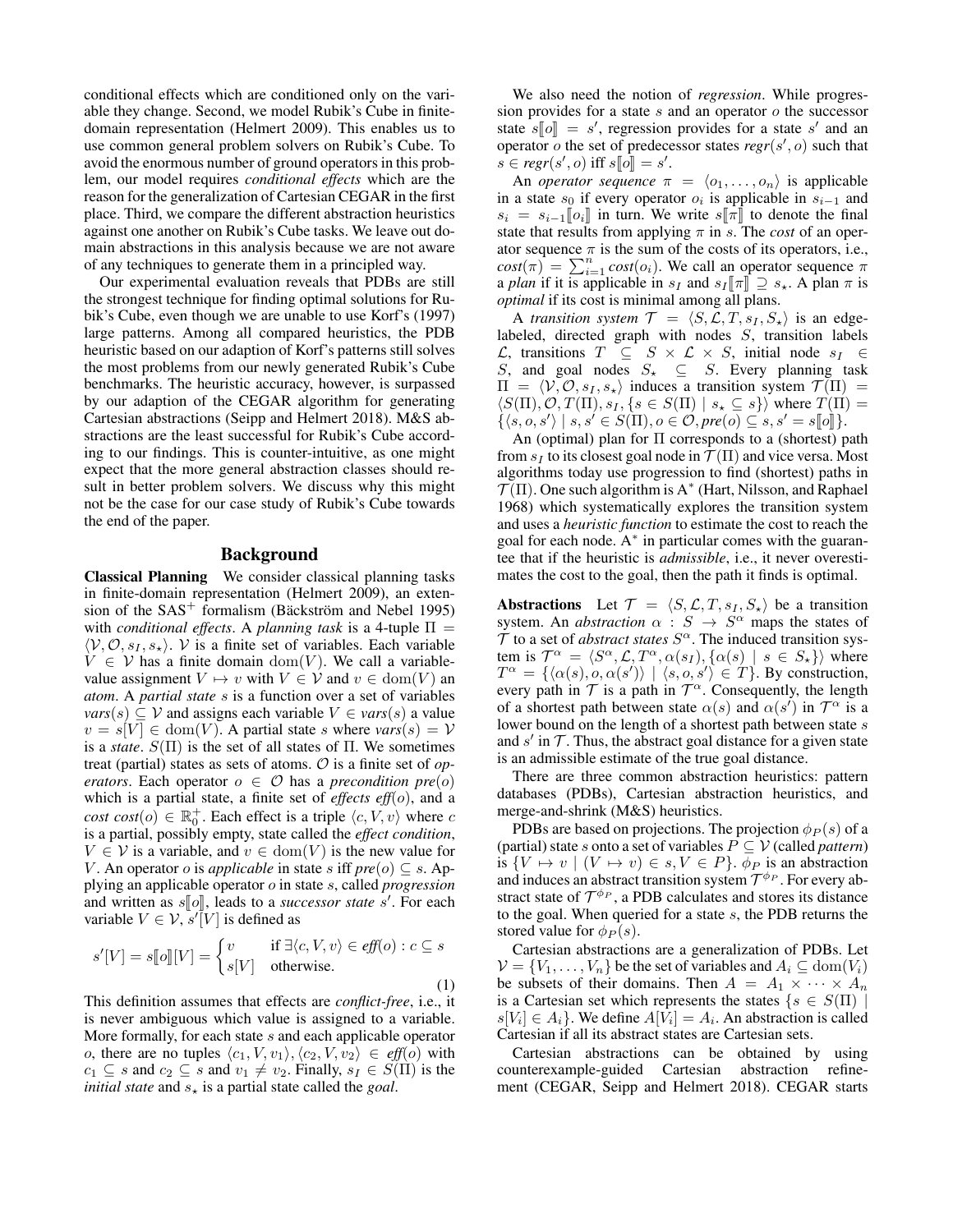with an abstract transition system  $T^{\alpha}$  with a single abstract state. Afterwards, it iteratively generates a plan  $\pi^{\alpha}$  for  $\mathcal{T}^{\alpha}$ , executes  $\pi^{\alpha}$  on the original task until it finds a flaw, and then refines  $T^{\alpha}$  by splitting the abstract state where  $\pi^{\alpha}$  failed such that the flaw does not occur in future iterations. This refinement loop repeats until some stopping criterion (e.g., timeout) is reached. The final abstract transition system is used as heuristic like in the PDB setting. If at any point no plan exists, then  $\mathcal{T}^{\alpha}$  is unsolvable and so is the original task. If at any point there is no flaw, then the plan is also a solution to the original task. For a transition  $\langle \hat{A}, o, B \rangle \in \pi^{\alpha}$ and the concrete state  $s$ , there are two kinds of flaws: (1) o is not applicable in s and (2) s $\llbracket o \rrbracket \notin B$ . To refine the latter flaw, we require the regression of an operator and an abstract state, i.e., a set of abstract states  $regr(B, o)$  from which we reach  $B$  via the operator  $o$ . For more information regarding the refinement, we refer the reader to Seipp and Helmert (2018).

M&S (Sievers and Helmert 2021) produces even more general abstractions. The algorithm starts with a pool of abstract transition systems. Initially, this pool contains for every variable  $V \in V$  the abstract transition system  $\mathcal{T}^{\pi_{\{V\}}}$  of the projection  $\pi_{\{V\}}$ . M&S iteratively merges two transition systems  $\mathcal{T}^1$  and  $\mathcal{T}^2$  from the pool by replacing them with their cross product  $\mathcal{T}^{\otimes}$ . If necessary,  $\mathcal{T}^{\otimes}$  is shrunk by combining some of its states to reduce the memory footprint. These steps are repeated until exactly one abstract transition system is left in the pool. As for PDBs, the perfect heuristic is calculated and stored for every state s of the final abstract transition system and used as heuristic for the state of the original transition system.

# Cartesian Abstraction Refinement for Factored Effect Tasks

Seipp and Helmert (2018) introduced counterexampleguided Cartesian abstraction refinement (CEGAR) for classical planning. Their theory is limited to planning tasks without conditional effects, i.e., they require  $c = \emptyset$  for all effects  $\langle c, V, v \rangle \in \text{eff}(o)$  for all operators  $o \in \mathcal{O}$ . In this section, we extend this theory to a more general kind of planning tasks that we call *factored effect tasks*.

### Factored Effect Tasks

The structure of our planning task model for Rubik's Cube (see next section) has a distinctive characteristic: every effect is conditioned only on the variable it changes. Besides Rubik's Cube, this characteristic is useful to model other permutation problems such as the *15-puzzle*, the *pancake problem*, *genome rearrangement*, and more. We define factored effect tasks to describe arbitrary planning tasks with this characteristic as follows.

#### Definition 1. *Factored Effect Operator.*

*An operator*  $o \in \mathcal{O}$  *is a* factored effect operator *if every effect*  $e \in \text{eff}(o)$  *is a triple*  $e = \langle \{V \mapsto v\}, V, v' \rangle$  *for some*  $v, v' \in \text{dom}(V)$  with  $v \neq v'$ . We abbreviate the notation to  $e = \langle V, v, v' \rangle.$ 

We write vars $\left(\text{eff}(o)\right) = \{V \mid \langle V, v, v' \rangle \in \text{eff}(o)\}\$  to de*note all variables* affected *by* o*. Furthermore, we require* *that all factored effect operators o satisfy*  $v_1 \neq v_2$  *for all pairs*  $\langle V, v_1, v'_1 \rangle, \langle V, v_2, v'_2 \rangle \in \text{eff}(o)$  affecting the same *variable V for all*  $V \in V$ *, which guarantees that o is conflict-free.*

### Definition 2. *Factored Effect Task.*

*A* factored effect task *is a planning task*  $\Pi = \langle V, O, s_I, s_* \rangle$ *where all*  $o \in \mathcal{O}$  *are factored effect operators.* 

## Cartesian CEGAR

There are two obstacles to using the original Cartesian CE-GAR procedure (Seipp and Helmert 2018) in the presence of general conditional effects: (1) The regression of a Cartesian set with respect to an operator with conditional effects is not necessarily Cartesian (violation of Seipp and Helmert's Property 4); (2) It is impossible to infer which facts hold after applying an operator without a concrete state as context (required for Seipp and Helmert's Algorithm 5). We show in the following two theorems that these two obstacles disappear when considering factored effect tasks.

Theorem 1. *The regression of a Cartesian set with respect to a factored effect operator is Cartesian.*

*Proof.* Let  $B = B_1 \times \cdots \times B_n$  be a Cartesian set representing an abstract state over variables  $V = \{V_1, \ldots, V_n\}$ where  $B_i \subseteq \text{dom}(V_i)$ . A factored effect operator o changes the value of a variable independent of the other variables. Hence, we can reason about all variables individually.

Let us consider the regression of the single variable  $V_i$ . There are two justifications for  $b \in B_i$  after applying o in an abstract state  $A = A_1 \times \cdots \times A_n$ : either  $b \in A_i$  and there is no effect  $\langle V_i, b, x \rangle \in \text{eff}(o)$  or  $\langle V_i, a, b \rangle \in \text{eff}(o)$  where  $a \in A_i$ . This leads to the following definition of possible values  $A'_i$  preceding  $B_i$ .

$$
A'_{i} = \{b \in B_{i} \mid \nexists \langle V_{i}, b, x \rangle \in \text{eff}(o)\} \cup
$$

$$
\{a \mid \exists \langle V_{i}, a, b \rangle \in \text{eff}(o) : b \in B_{i}\}\
$$

Since we can only reach  $B$  from states where  $o$  is applicable,  $A_i$  is restricted to values satisfying the precondition of  $o$ .

$$
A_i = \begin{cases} A'_i \cap \{ pre(o)[V_i] \} & \text{if } V_i \in vars(pre(o)) \\ A'_i & \text{otherwise} \end{cases}
$$

Then, the regression of Cartesian set  $B$  with respect to factored effect operator  $o \in \mathcal{O}$  is  $regr(B, o) = A_1 \times \cdots \times$  $A_n$ . Clearly,  $A_i \subseteq \text{dom}(V_i)$  and thus  $regr(B, o)$  is Cartesian.  $\Box$ 

To address (2), we redefine the *post*-function of Seipp and Helmert (2018). The *post*-function describes a partial state which holds after applying an operator  $o$ . In the absence of conditional effects this is the effect united with the precondition on the variables unchanged by the effect. In the presence of conditional effects, this is insufficiently specified, because we do not know which effect conditions could be satisfied. We extend the *post*-function such that it requires an additional argument, namely the abstract state  $A = A_1 \times \cdots \times A_n$ on which  $o$  is applied:

$$
post(A, o) = \sum_{i=1}^{n} \bigcup_{a \in prior(A_i, o)} \begin{cases} \{b\} & \text{if } \langle V_i, a, b \rangle \in \text{eff}(o) \\ \{a\} & \text{otherwise} \end{cases}
$$
(2)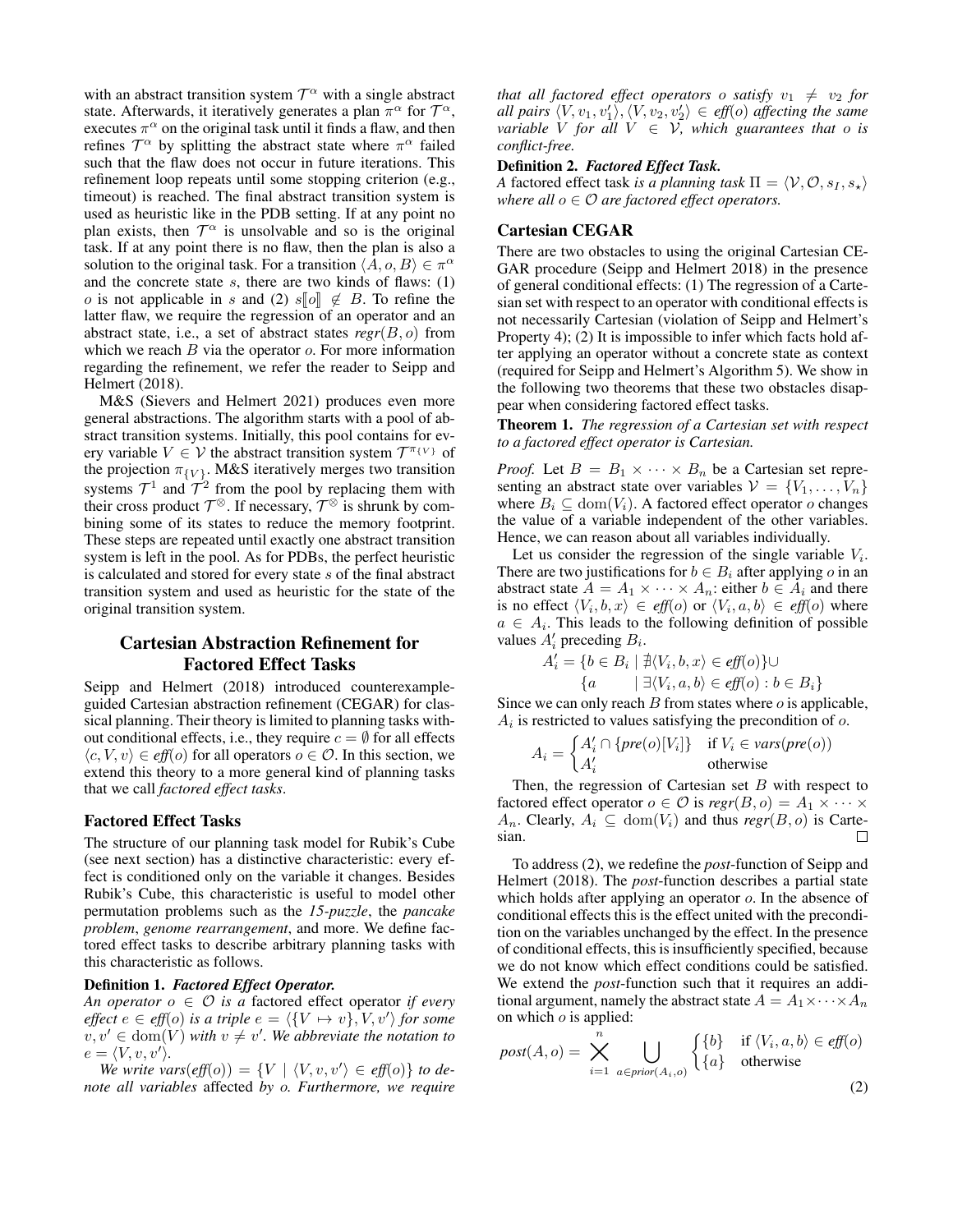where  $\times$  denotes the generalized Cartesian product and  $prior(A_i, o)$  captures which values of  $A_i$  allow applying o. More formally,  $prior(A_i, o)$  is defined as follows:

$$
prior(A_i, o) = \begin{cases} \emptyset & \text{if } V_i \in pre(o) \land pre(o)[V_i] \notin A_i \\ \{a\} & \text{if } V_i \in pre(o) \land \\ a = pre(o)[V_i] \in A_i \\ A_i & \text{otherwise (i.e., if } V_i \notin pre(o)). \end{cases}
$$
\n(3)

Recall that operators are conflict-free and hence at most one effect  $\langle V, v, v' \rangle$  exists for each atom  $V \mapsto v$  in Equation 2. Clearly it holds that  $post(A, o)[V] \subseteq dom(V)$  for all  $V \in V$ which means *post*(A, o) is a Cartesian set.

Theorem 2. *The Cartesian set post*(A, o) *describes exactly the successor states of factored effect operator* o *applied in any concrete state of the abstract stete* A *where* o *is applicable.*

*Proof.* We need to show two properties: (1) for all  $s \in A$ with  $pre(o) \subseteq s$  there is an  $s' = s[[o]] \in post(A, o);$  (2) for all  $s' \in post(A, o)$  there is an  $s \in A$  with  $pre(o) \subseteq s$  and all  $s' \in post(A, o)$  there is an  $s \in A$  with  $pre(o) \subseteq s$  and  $s[\![o]\!] = s'.$  Due to the characteristics of factored effect oper-<br>ators, we can again reason about each variable individually ators, we can again reason about each variable individually.

(1) Let  $s \in A$  be a concrete state such that  $pre(o) \subseteq s$  and let us consider variable  $V_i$ . If  $V_i \in vars(pre(o))$ , then  $s[V_i] \in \{s[V_i]\} = prior(A_i, o)$  and if  $V_i \notin vars(pre(o)),$ then  $s[V_i] \in A_i = prior(A_i, o)$ .

We continue by rewritig the definition of the successor state  $s' = s[\![o]\!]$  of Equation 1 for the special case of fac-<br>tored effect operators as follows: tored effect operators as follows:

$$
s'[V] = \begin{cases} v & \text{if } \langle V, s[V], v \rangle \in \text{eff}(o) \\ s[V] & \text{otherwise} \end{cases}
$$

Since this corresponds to the case distinction in Equation 2 and because  $s[V_i] \in prior(A_i, o)$  it follows that  $s'[V_i] \in post(A, o)[V_i].$ 

(2) Let  $s' \in post(A, o)$ . From Equation 2 it follows that  $prior(A_i, o) \neq \emptyset$  for all variables. Hence, for each variable  $V_i$  it must either hold that  $V_i \in vars(pre(o))$  and  $pre(o)[V_i] \in A_i$ , or  $V_i \notin pre(o)$ .

In both cases, it directly follows that there exists a value  $v \in A_i$  such that  $s[V_i] = v$ . For the former case,  $v = pre(o)[V_i]$  and for the latter case v can be chosen arbitrarily from  $A_i$ .

Note that it is not important whether there is an effect  $\langle V_i, v, s'[V_i] \rangle \in \text{eff}(o)$  because if there is an effect, then  $s[V_i] = v$  due to the effect condition and otherwise  $s[V_i] = s'[V_i] = v.$ 

 $\Box$ 

This leads to Algorithm 1 which is an adaption of Algorithm 5 by Seipp and Helmert (2018). While Seipp and Helmert distinguish three cases, we have only one case for two reasons. (1) Their first case is obsolete because our definition of  $prior(A_i, o)$  in Equation 3 takes care of unsatisfied preconditions; setting  $prior(A_i, o)$  to  $\emptyset$  results in  $post(A, o)[V_i] = \emptyset$  and trivially the cut with  $B_i$  is empty in

Algorithm 1: Transition check. Returns true iff factored effect operator o induces at least one transition between abstract states A and B.

1 function CHECKTRANSITION $(A, o, B)$ 

2 for each  $V_i \in \mathcal{V}$  do

- 3 if  $post(A, o)[V_i] \cap B_i = \emptyset$  then
- <sup>4</sup> return false

Line 3 of Algorithm 1. (2) Their third case is obsolete because *vars* $(post(A, o)) = V$ .

### Rubik's Cube Model

Rubik's Cube is a permutation puzzle invented by Ernő Rubik in 1974 (see Figure 1). It is a 3-dimensional cube with 6 *faces*. The cube is sliced into 3 *layers* in each dimension, resulting in 27 smaller cubes called *cubies*. The faces of the cubies are called *facelets* and each cubie is colored differently on all its facelets. The puzzle is solved when all facelets on the same face of the cube have the same color. Each layer can be rotated by multiples of 90° around the cubie in its center. Rotating a layer rearranges the cubies and changes the colors on the faces. In an initial configuration of the puzzle, the cube is scrambled by an arbitrary, unknown sequence of rotations. The goal is to find a sequence of rotations which leads to the solved state where all faces show a single color. Simple algorithms exist which find such sequences (Kociemba 1992), but finding a shortest such sequence is challenging.

We describe some properties of Rubik's Cube in the following list:

- (1) Rotating a layer changes the position and orientation of its cubies, but never reveals new facelets. The number and colors of visible facelets never changes for any cubie.
- (2) There are 4 kinds of cubies differing by the number of visible facelets: 1 *inner* cubie not visible at all; 6 *center* cubies showing 1 facelet; 12 *edge* cubies showing 2 facelets; and 8 *corner* cubies showing 3 facelets.
- (3) Rotating the middle layer of any dimension is equivalent to rotating the other layers of the same dimension in the opposite direction. Hence, we forbid rotating the middle layer without changing the possible configurations of Rubik's Cube. As a consequence, the center cubies never change their position and we can use them to identify the cube faces.
- (4) There are 12 positions for the edge cubies and 8 positions for the corner cubies. Each position can be described using the faces it touches.
- (5) At each position, edge cubies can occur in 2 possible orientations and corner cubies can occur in 3 possible orientations.

Based on these observations, we model Rubik's Cube as a family of factored effect tasks  $\Pi_i = \langle \mathcal{V}_e \cup \mathcal{V}_c, \mathcal{O}, s_i, s_\star \rangle$ . We address the faces as front  $(F)$ , back  $(B)$ , left  $(L)$ , right  $(R)$ , up  $(U)$ , and down  $(D)$ .  $\mathcal{F}_i$  denotes the faces which lie

<sup>5</sup> return true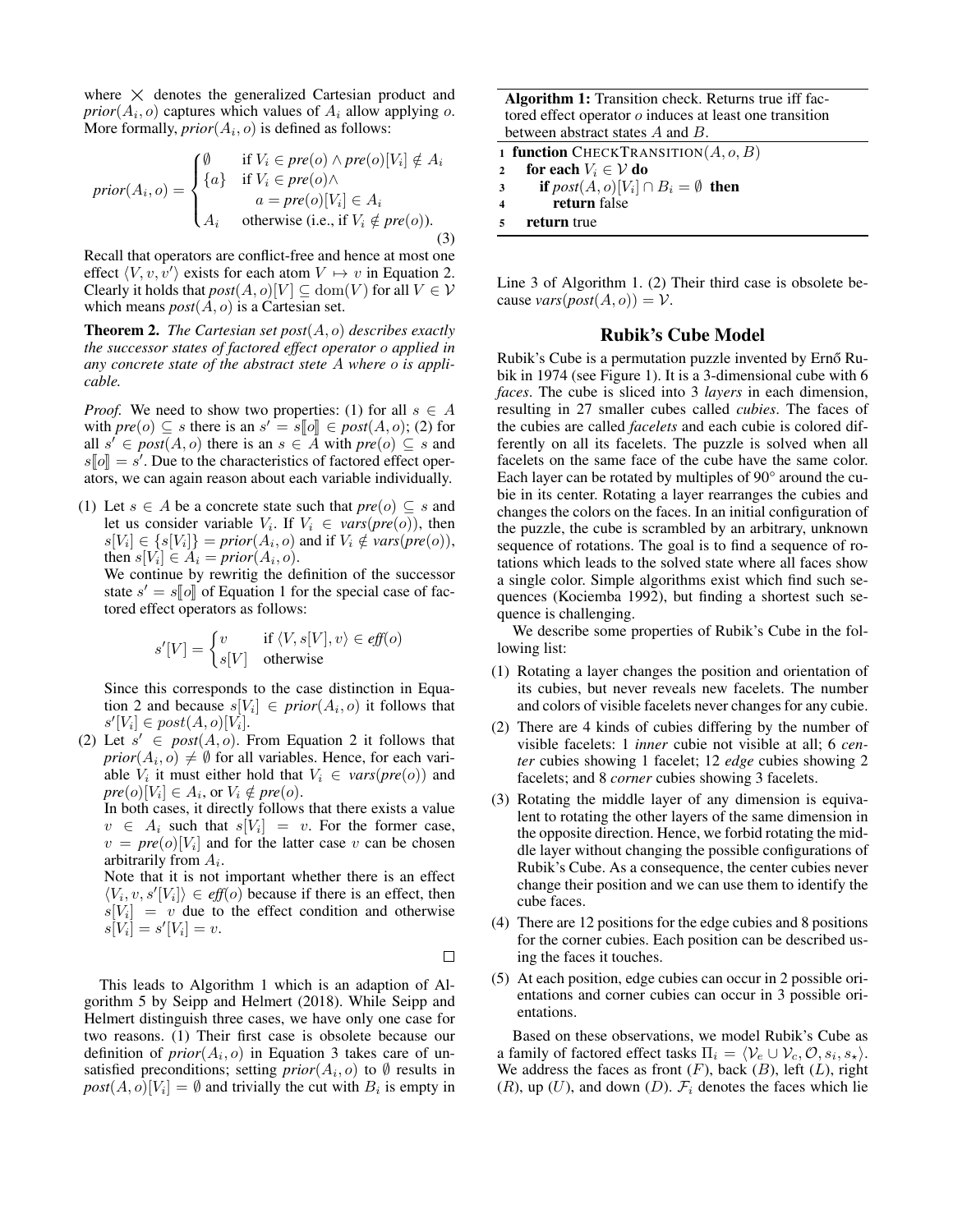on the *i*-th dimension of Rubik's Cube:  $\mathcal{F}_1 = \{F, B\}, \mathcal{F}_2 =$  $\{L, R\}, \mathcal{F}_3 = \{U, D\}.$  Furthermore,  $\mathcal{F} = \bigcup_i \mathcal{F}_i$  is the set of all faces and the faces *adjacent* to some  $f \in \mathcal{F}_i$  is  $\mathcal{A}_f =$  $\mathcal{F} \setminus \mathcal{F}_i$ . We denote the face that follows face  $f'$  in clockwise turn order from the perspective of face f as  $A_f[f']$ , e.g.,  $\mathcal{A}_F[U]=R.$ 

 $V_c$  contains 8 variables representing the corner cubies. According to observations (4) and (5) they can be described by their position using the three faces they touch and by one of three possible orientations. Hence, the domain of a corner cubie  $V_c \in \mathcal{V}_c$  is  $\text{dom}(V_c) = \{ \langle \{f_1, f_2, f_3\}, o \rangle \mid f_1 \in$  $\mathcal{F}_1, f_2 \in \mathcal{F}_2, f_3 \in \mathcal{F}_3, o \in \{1, 2, 3\}$ . Similarly,  $\mathcal{V}_e$  contains 12 variables representing the edge cubies. To describe the edge cubies, we require their position described by the two faces they touch and their orientation. Hence, the domain of an edge cubie  $V_e \in \mathcal{V}_e$  is  $\text{dom}(V_e) = \{ \langle \{f_1, f_2\}, o \rangle \mid f_1 \in$  $\mathcal{F}_i, f_2 \in \mathcal{F}_j, i \neq j, o \in \{1, 2\} \}.$ 

 $O$  has one operator *rotate*(*f*, *angle*) for each face  $f \in F$ and for the angles 90° (clockwise), 180° (half-turn), and 270° (counter-clockwise). All operators  $o \in \mathcal{O}$  are always applicable, i.e.,  $pre(o) = \emptyset$ . An operator *rotate*(*f*, *angle*) changes the position and rotation of all cubies on  $f$ .

We start by describing the effect of  $rotate(f_1, 90)$ . We first model how the cubies on face  $f_1$  change their position. A corner cubie at position  $\{f_1, f_2, f_3\}$  moves to  $\{f_1, \mathcal{A}_{f_1}[f_2], \mathcal{A}_{f_1}[f_3]\}.$  More specifically, the faces  $f_2$  and  $f_3$  are updated to the next face in clockwise direction (from the perspective of  $f_1$ ). Similarly, an edge cubie at position  ${f_1, f_2}$  moves to position  ${f_1, A_{f_1}[f_2]}$ .

To easily model how the orientation changes, we use a trick. We represent the orientation of a cubie as a triple. More specifically, we represent the orientation of a corner cubie as a permutation of  $\{1, 2, 3\}$ , and the orientation of an edge cubie as a permutation of  $\{1, 2, \#\}$  where  $\#$  represents a *blank* symbol. The first non-blank value identifies the orientation of the cubie. If we now rotate any cubie with an orientation  $\langle o_1, o_2, o_3 \rangle$  around the dimension  $d \in \{1, 2, 3\}$ , then the new orientation of the cubie is computed by exchanging the elements of the triple which are not at position d. For example, a rotation around  $d = 3$  leads to the new triple  $\langle o_2, o_1, o_3 \rangle$ . To see why this is possible, observe that for any corner cubie, there are only three different triples reachable at every position and for any edge cubie there are only 2 triples reachable at any position. Thus, given the cubie, its position, and its orientation, we can construct the correct triple, modify it, and extract the new orientation value. We call the function described in this paragraph  $next\_orientation$ .

Putting everything together, the effects of a 90° rotation of  $f_1$  are:

$$
eff(rotate(f_1, 90)) = \{ \n\langle V_c, \langle \{f_1, f_2, f_3\}, o \rangle, \langle \{f_1, A_{f_1}[f_2], A_{f_1}[f_3]\}, o' \rangle \rangle \mid \nV_c \in \mathcal{V}_c, f_1 \in \mathcal{F}_d, \n o' = next-orientation(V_c, \{f_1, f_2, f_3\}, o, d) \} \cup \{ \n\langle V_e, \langle \{f_1, f_2\}, o \rangle, \langle \{f_1, A_{f_1}[f_2]\}, o' \rangle \rangle \mid \nV_e \in \mathcal{V}_e, f_1 \in \mathcal{F}_d \n o' = next-orientation(V_c, \{f_1, f_2\}, o, d)
$$

Rotating a face by 180° (respectively 270°) is modeled by replacing every occurrence of  $\mathcal{A}_{f_1}[\cdot]$  by two (respectively three), calls to the same function, i.e.,  $\mathcal{A}_{f_1}[\mathcal{A}_{f_1}[\cdot]]$ (respectively  $\mathcal{A}_{f_1}[\mathcal{A}_{f_1}[\mathcal{A}_{f_1}[\cdot]]]$ ), and doing the same for  $next\_orientation.$ 

The goal state  $s_{\star}$  has a single cubie in each position and all cubies have an orientation of 1. Any state reachable by applying a sequence of operators can be the initial state  $s_I$ .

### Experiments

We evaluate the performance of heuristics based on PDBs, Cartesian abstractions, and M&S abstractions on Rubik's Cube problems using the Fast Downward planning system (Helmert 2006). We add support for factored effect tasks in the generation of Cartesian abstractions using CEGAR. In this section, we describe the tasks we use for our evaluation, give an overview of the compared planner configurations (i.e., heuristics), and evaluate their performance. Our code, benchmarks, and data are available online (Büchner et al. 2022).

### Benchmarks

We implement a  $SAS^+$  problem generator for Rubik's Cube tasks according to our model. Our generator starts from the solved configuration and applies  $n$  arbitrary rotations where  $n$  is a user specified value. We ensure that two consecutive rotations concern different faces, because such rotations can be combined into one rotation. Nevertheless, some sequences of rotations can cancel each other out. Thus,  $n$  is just an upper bound on the minimum plan length.

We generate 10 tasks for each  $n \in \{1, \ldots, 20\}$  to obtain a benchmark set with diverse difficulty levels. We choose 20 as the upper limit because Rokicki et al. (2014) show that all Rubik's Cube instances can be solved with at most 20 moves. We ensure the benchmark set contains no duplicates, which leaves us with a total of 200 distinct Rubik's Cube instances for our evaluation.

### Evaluated Heuristics

While we compare the performance of three abstraction classes, there is a total of five configurations that we include in our evaluation. We briefly describe them here.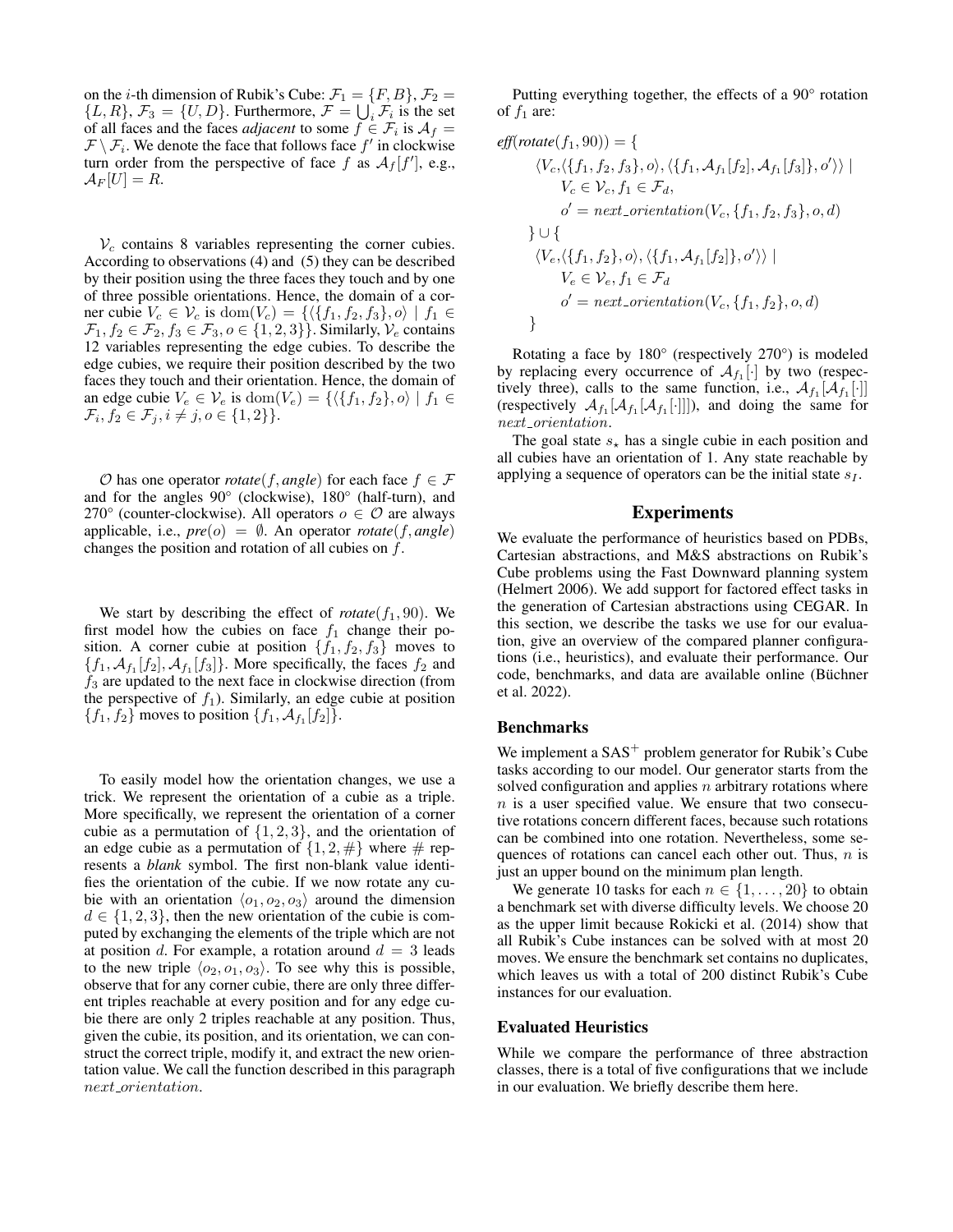Blind Heuristic We use a blind search (denoted as BLIND) as a baseline for our investigations. It corresponds to a breadth-first exploration of the transition system.

Pattern Database Heuristics For PDBs, the crucial decisions include how to choose the patterns and how to combine their individual heuristic values. Korf (1997) split the variables into two patterns, one for the edge and one for the corner cubies. Korf used a specialized solver explicitly designed for Rubik's Cube. In contrast, Fast Downward is a domain-independent planner without optimizations for Rubik's Cube. Thus, it cannot fit Korf's PDBs into memory and we are not able to compare to this state-of-the-art approach within this experiment. Instead, we use the largest patterns which fit into memory for our Rubik's Cube model. Those consist of 4 variables. We use the following two configurations for PDBs:

- PDB-MAN Inspired by Korf's approach, we have two patterns containing the corner cubies: one for the cubies on the front face and one for the cubies on the back face. Additionally, we have three patterns for the edge cubies: one for the cubies on the front face, one for the cubies on the back face, and one for the cubies between the front and back face.
- PDB-SYS This configuration systematically generates all *interesting* patterns up to a certain size (Pommerening, Röger, and Helmert 2013). For Rubik's Cube, this strategy turned out to be feasible for patterns of size up to 3.

In both cases, the heuristic is the maximum over all these patterns.

Cartesian Abstraction Heuristic By CEGAR we denote the Cartesian CEGAR algorithm as discussed in this paper. We do not limit the number of states or transitions in the abstraction. The abstraction refinement is terminated to start the search after at most 900 seconds or if the memory limit is approached.

Merge-and-Shrink Heuristic The last configuration we consider is M&S. It uses bisimulation as shrinking strategy (Nissim, Hoffmann, and Helmert 2011), strongly connected components as merging strategy (Sievers, Wehrle, and Helmert 2016), and exact label reduction (Sievers, Wehrle, and Helmert 2014). We limit the abstraction to at most 50,000 states.

### Setup

We implement our extensions in the Scorpion planner (Seipp, Keller, and Helmert 2020), an extension of Fast Downward (Helmert 2006). Scorpion already contains implementations of PDBs for tasks with conditional effects as well as a version of Cartesian CEGAR using incremental search (Seipp, von Allmen, and Helmert 2020). We use Lab (Seipp et al. 2017) for running our experiments. We execute A<sup>\*</sup> searches with each of the five heuristics from above on all 200 benchmark tasks. The experiment is conducted on Intel Xeon-Silver 4114 processors running on 2.2 GHz with a time limit of 30 minutes and a memory limit of 3.5 GB.

### **Results**

The most successful heuristic in terms of solved tasks is PDB-MAN which solves 123 tasks. PDB-SYS is almost as successful with 119 solved tasks, followed by CEGAR which solves 113 tasks. M&S falls behind with only 90 solved tasks and BLIND solves, as expected, the fewest tasks, namely 66. For PDB-SYS, all failed runs are due to the time limit. For all other configurations, the failed runs are due to the memory limit.

None of the heuristics is able to solve problems where the optimal solution requires more than 13 rotations. According to Rokicki et al. (2014), this restriction allows us to solve only 0.0001% out of the  $4.3 \cdot 10^{19}$  possible states of Rubik's Cube. In comparison, Korf (1997) was able to optimally solve tasks at least 18 rotations away from the goal.<sup>1</sup> The set of initial states with optimal cost 18 or less makes up approximately 98% of all possible initial states for Rubik's Cube (Rokicki et al. 2014).

Figure 2 plots the number of states expanded before the last  $\tilde{f}$ -layer of A<sup>\* 2</sup>. We plot against PDB-MAN which is the heuristic that solves the most problems. The figure reveals that both PDB variants are similar in terms of heuristic guidance, as they expand similarly many states. M&S generally expands more states. This indicates that M&S abstractions (using our parameters) capture less of the essence of Rubik's Cube than the simpler projections on manually chosen variables. This is surprising given that M&S is the more general class of abstractions. However, an important difference is that PDBs make use of multiple abstractions and use the highest heuristic estimate among all of them while M&S constructs a single abstraction.

In contrast, CEGAR seems to produce very fine-grained abstractions up to a certain size; the data points on the bottom line indicate that we obtain perfect heuristic values before the last f-layer from our Cartesian abstractions. However, this changes abruptly when the problem instances become harder. At some point, the guidance quickly deteriorates and becomes worse than the guidance of PDB-MAN.

Looking at the runtimes reveals more information about the techniques for generating abstractions in the first place. Figure 3 plots the runtime of all configurations against CE-GAR because it has the most evenly distributed runtimes for the problems of different difficulties. BLIND is faster on the trivial tasks but is quickly outperformed by all other heuristics. For PDB-MAN, PDB-SYS, and M&S, the preprocessing time (approximately 10s, 77s, and 17s, respectively) required for constructing the abstractions and precomputing the heuristic dominates the actual search time on most instances. Only after a certain difficulty, the search time becomes visible in Figure 3, namely when the constant line starts to ascend. Meanwhile, CEGAR allows to terminate the construction of the abstraction early if it finds a solution

<sup>&</sup>lt;sup>1</sup>Back in 1997, it took around four weeks to solve such problems.

<sup>&</sup>lt;sup>2</sup>We ignore the expansions in the last  $f$ -layer, because all states in this layer, including the goal state, have the same priority for A ∗ and it is due to random tie-breaking in which order they are expanded.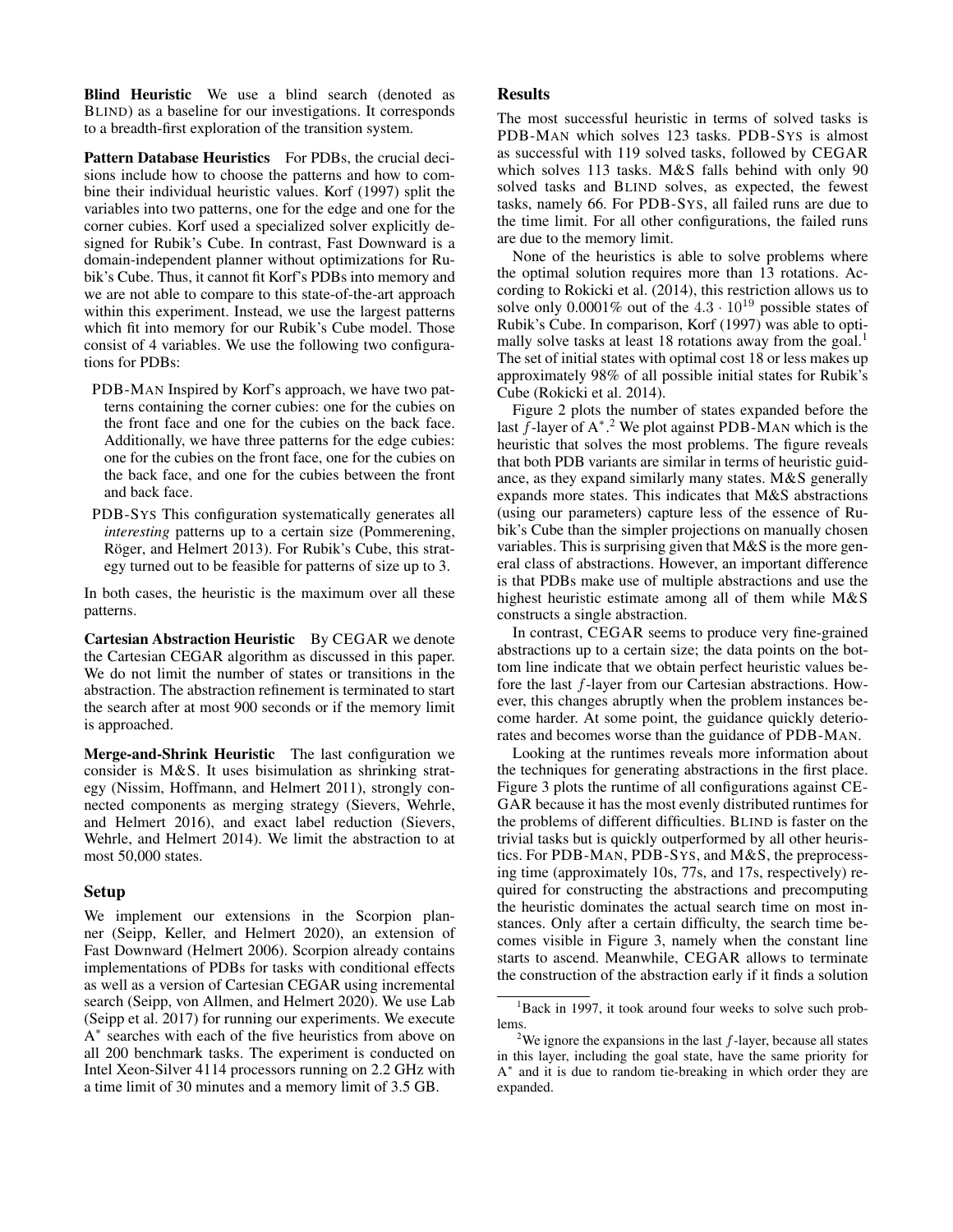

Figure 2: Number of state expansions before the last  $f$ -layer.

during the refinement step. This is an advantage that pays off for the simpler problems but is later outmatched by the PDB based techniques.

#### **Discussion**

Overall, the performance of CEGAR looks promising and competitive until we reach the point where the heuristic quality deteriorates and many state expansions are required. Since the state space of Rubik's Cube is huge and the solution tracing always starts from the initial state, we assume that the abstraction is fine-grained locally around the initial state, but becomes almost blind when reaching the borders of that area. This is in contrast to the pattern databases, which ignore parts of the information evenly across the entire state space.

The poor performance of M&S is another surprising result. The initial heuristic values for M&S are the worst among all considered heuristics and they never surpass the value 4. Potentially, the chosen size limit of at most 50'000 abstract states is too restrictive for Rubik's Cube.

### Conclusion

We analyzed the performance of modern abstraction heuristics on the famous Rubik's Cube problem. First, we presented a model for Rubik's Cube as a finite-domain planning task which allows us to use general problem solvers. Our model relies on a special kind of conditional effect where the effect condition is concerned only with the variable changed by the effect; when rotating a face of Rubik's Cube, the cubies change location and orientation based on their own previous location and orientation. We introduced these problems as factored effect tasks.

While conditional effects are supported in PDBs and M&S abstractions, this is not the case for Cartesian abstractions created using counterexample-guided Cartesian abstraction refinement. Hence, we extended this theory for factored effect tasks.



Figure 3: Runtime in seconds.

Finally, we evaluated the performance of heuristic search based on the aforementioned abstraction classes on a newly generated benchmark set of Rubik's Cube tasks. The experiment reveals that PDBs remain the state-of-the-art for this domain, at least in terms of overall coverage. However, Cartesian CEGAR yields strong heuristics for problem instances up to a certain difficulty. Future work should investigate further what exactly the limitation is for Cartesian CE-GAR.

A missing piece in the hierarchy of abstractions are *domain abstractions*. We are not aware of any work that generates domain abstractions for classical planning problems in a principled way. Filling this gap would be a major accomplishment and could shed more light on the analysis of abstraction heuristics for Rubik's Cube.

Rubik's Cube is one domain in a family of permutation puzzles with many similarities. Other domains like sliding tiles, the pancake problem, genome rearrangement, and many more can be modeled as factored effect tasks as well. It will be interesting to see whether the abstraction classes compare similarly for all of these domains.

### Acknowledgments

This research was supported by TAILOR, a project funded by the EU Horizon 2020 research and innovation programme (grant agreement no. 952215) and by the European Research Council (ERC) under the European Union's Horizon 2020 research and innovation programme (grant agreement no. 817639). Patrick Ferber was partially supported by DFG grant 389792660 as part of TRR 248 (see https://perspicuous-computing.science) and Jendrik Seipp was partially supported by the Wallenberg AI, Autonomous Systems and Software Program (WASP) funded by the Knut and Alice Wallenberg Foundation.